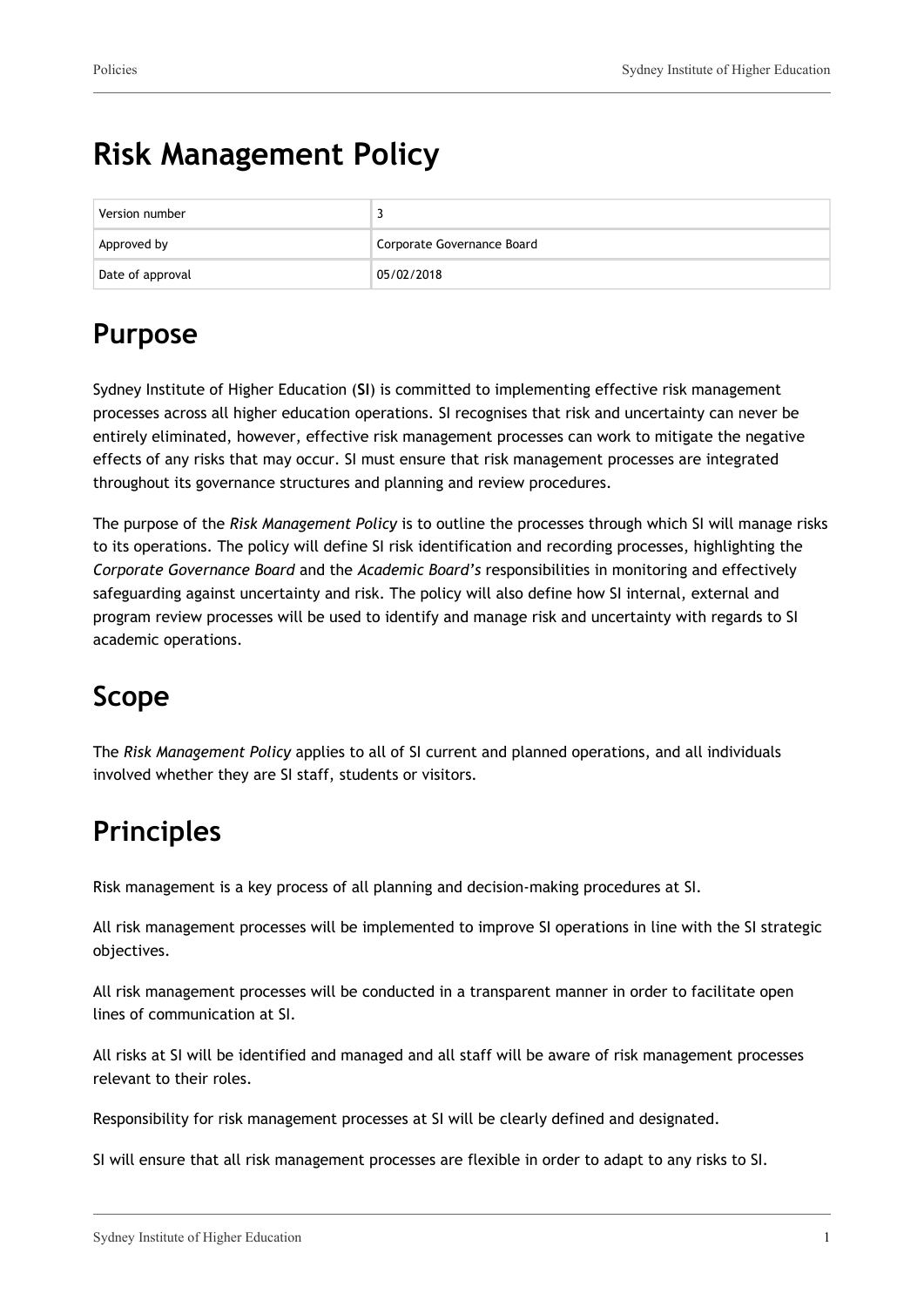### **Procedures**

The SI risk management framework will be embedded within the strategic planning activities of SI. The risk management framework will, therefore, be integrated across all levels of the SI, and will align with SI:

- Strategic Objectives SI risk management framework must align with its defined strategic objectives as per the current SI *Strategic Plan.*
- Operational Objectives SI senior management must embed the SI risk management framework within operational objectives and actions, both long term and short term.

Embedding risk management processes into SI strategic objectives enables SI to take a proactive approach to risk that is crucial to the continuity of SI's operations.

#### *Responsibilities*

#### *Corporate Governance Board*

The *Corporate Governance Board* is responsible for the regular monitoring of risks and uncertainties with regards to SI overall operations.

Risk management will be on the agenda of all the *Corporate Governance Board's* meetings, during which the *Corporate Governance Board* will:

- Review all risk management processes, including all monitoring and mitigation strategies
- Delegate appropriate risk management responsibilities
- Review all delegated risk management responsibilities
- Review any instances where a risk eventuated, was identified or mitigated in the preceding period. The *Corporate Governance Board* will assess SI monitoring/mitigation processes with regard to each specific risk.
- Identify corrective actions needed to address the underlying causes of known risks.

#### *Audit and Risk Committee*

The *Corporate Governance Board* delegates responsibility for monitoring and advising the Board on risk management to the *Audit and Risk Committee*.

The *Audit and Risk Committee* must:

- Provide advice on and oversee the implementation of the SI *Business Continuity Plan*
- Identify, establish mitigation strategies for, and monitor risks
- Develop and maintain a detailed *Risk Register*
- Ensure that staff are trained in critical incident management procedures and day-to-day risk management responsibilities
- Provide regular reports and advice to the *Corporate Governance Board* about a broad range of risks at SI, particularly risks of non-compliance with the *Threshold Standards 2015*
- Respond as necessary to requests from the *Corporate Governance Board* for advice, policy amendment, or other work as needed.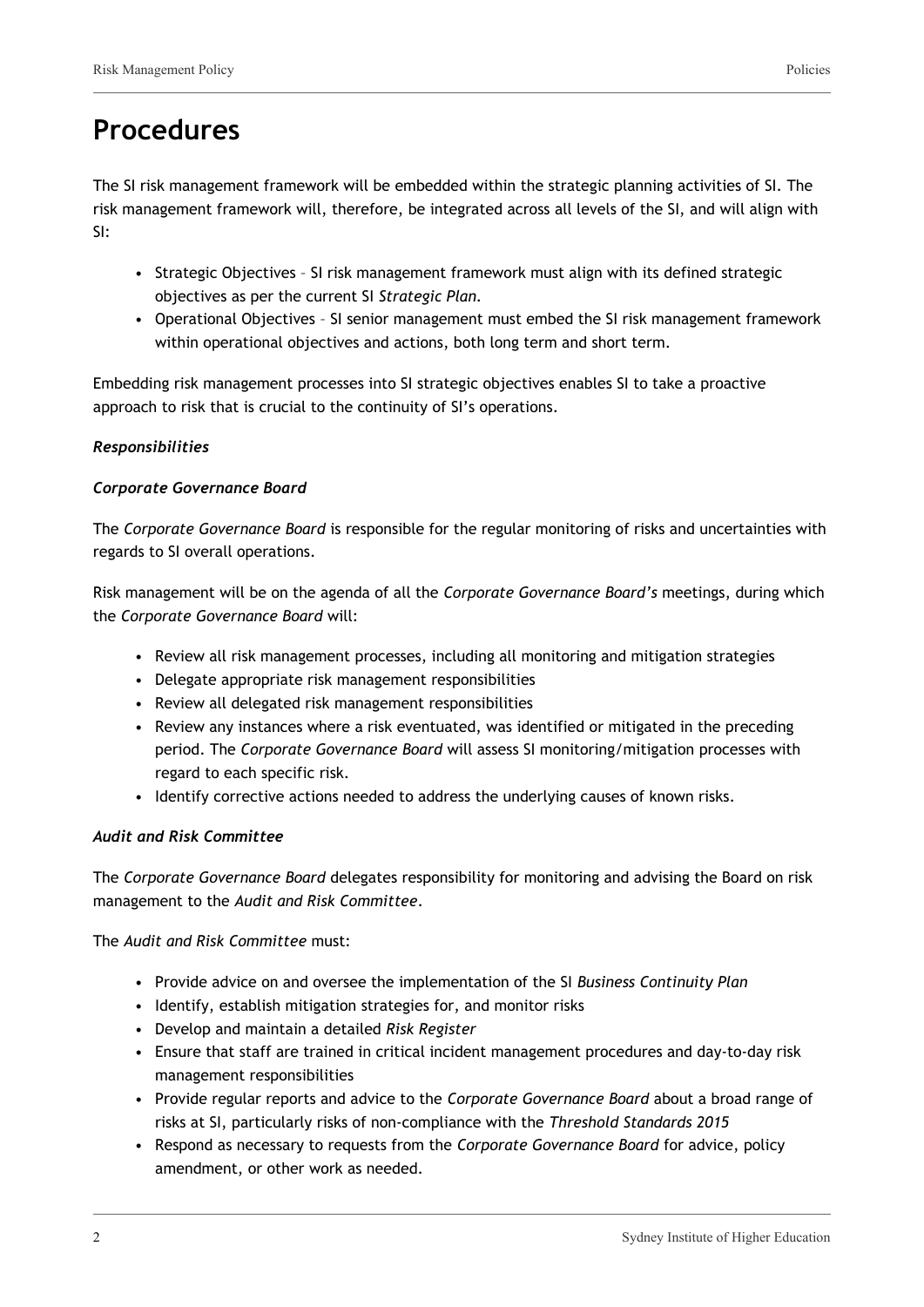#### *Academic Board*

The *Academic Board* is responsible for risk management in relation to academic quality and integrity. The *Academic Board* will take preventative action to mitigate against the following academic misconduct risks:

- Misrepresentation
- Fabrication
- Cheating
- Plagiarism
- Misuse of intellectual property

For more information refer to the SI *Academic and Professional Integrity Policy*.

The Academic Board will undertake extensive program reviews on a five-yearly basis. For each program the review will examine the:

- Design and content of each program
- Expected learning outcomes
- Assessment methods
- Extent of students' achievement of learning outcomes
- Innovations introduced over the review period
- Program performance metrics, including:
	- Application and enrolment numbers
	- Progression data
	- Assessment outcome data
	- Quality of teaching feedback
	- Results of benchmarking projects with other higher education providers
- Developments in modes of delivery
- Changing needs of students
- Risks posed to the quality of the program

This information will be used to inform risk management processes as they relate to academic matters.

For more information regarding program reviews refer to the SI *Program Review and Continual Improvement Policy*.

#### *SI Staff*

All SI staff have a responsibility to mitigate risks that may eventuate during their employment to the best of their ability. All staff should report any risks or prospective risks to the *Audit and Risk Committee* upon discovery.

If a risk is deemed a critical incident, then the procedures outlined in the *Critical Incident Response Policy* should be followed.

#### *Key processes*

#### *Maintenance of Risk Register*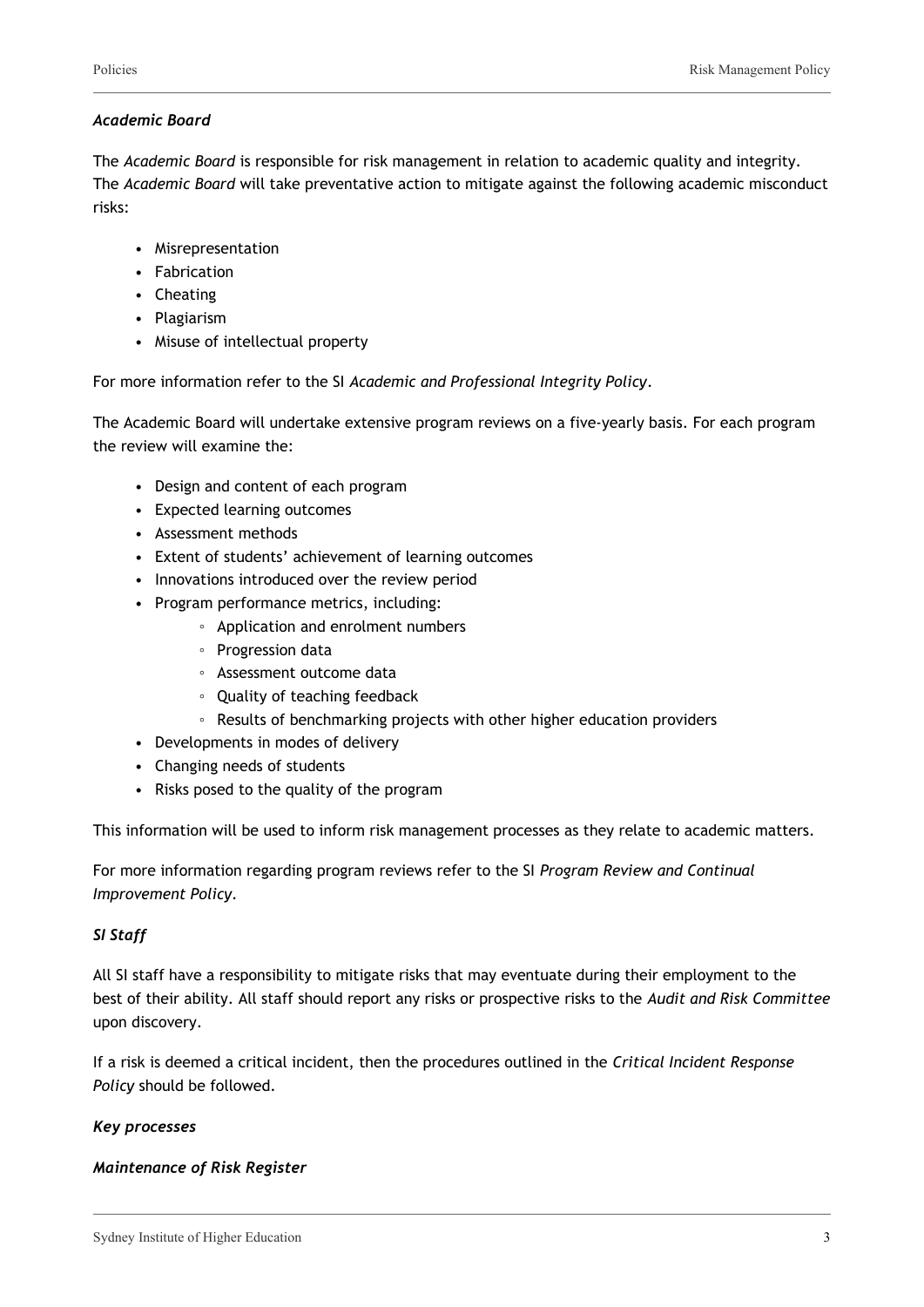The *Audit and Risk Committee* will develop the *Risk Register*, which will be approved and periodically reviewed by the SI *Corporate Governance Board*.

The *Risk Register* will:

- Provide a comprehensive record of risks to SI's higher education operation
- Outline risk characteristics
- Outline each risk's rating according to the likelihood of occurrence and potential impact on key operations
- Outline risk management strategies for each risk.
- Outline recovery strategies for the eventuality that risk occurs

For the current *Risk Register*, refer to the current SI *Business Continuity Plan*.

#### *Internal Auditing*

The *Audit and Risk Committee* will conduct an internal audit once per year of the *Risk Register* and SI risk management framework. The audit will:

- Examine the effectiveness of the SI risk management processes
- Ensure all risks and their effects are effectively categorised and managed
- Identify any new or prospective risks

The findings of the audit will be communicated to the *Corporate Governance Board*, who will take appropriate action based upon its findings.

#### *Delegations of authority and Conflicts of Interest*

The handling of delegations of authority and conflicts of interest at SI are essential aspects of risk management, as they mitigate the risk of:

- The breakdown of management structures, including reporting and communication lines
- Instances of fraud and corruption
- Instances of human error in documentation and decision-making

For more information on these processes, see the *Delegations of Authority Policy* and *Conflict of Interest Policy.*

### **Policy Implementation and Monitoring**

The *Corporate Governance Board* delegates responsibility for the day-to-day implementation of this policy to the *Audit and Risk Committee*.

The *Audit and Risk Committee* will review all periodic reports from relevant committees and staff members, in accordance with the *Compliance Calendar*.

Additionally, the *Audit and Risk Committee* will review all relevant student complaints, concerns raised by staff members, and instances of student or staff misconduct in accordance with the *Compliance Calendar.*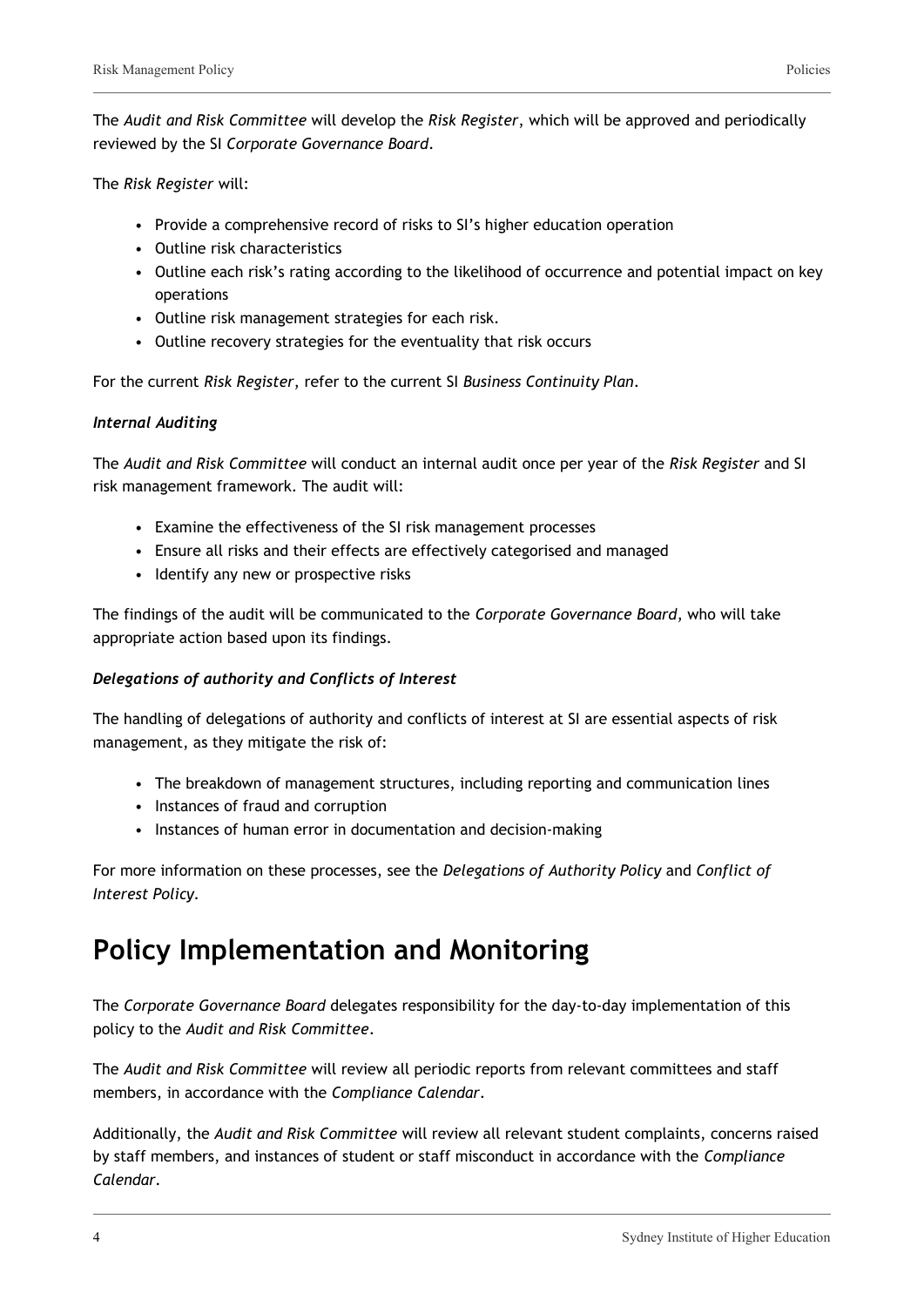Based on these monitoring activities, the *Audit and Risk Committee,* in accordance with the *Compliance Calendar*, must provide a report to the *Corporate Governance Board* and ensure that findings are taken into account in planning, quality assurance and improvement processes.

### **Definitions**

**Business Continuity Plan:** a document that determines and evaluates the risks to key SI operations and established risk mitigation strategies and recovery plans accordingly.

**Corporate Governance Board**: The SI governing body responsible for the oversight of all SI operations, including the direction-setting, quality assurance, monitoring, and improvement of academic and nonacademic operations. It delegates responsibility for academic matters to the *Academic Board*.

**Conflict of interest**: A situation in which an individual stands to gain personal benefits if they exercise their authority in a position or body to obtain a particular result.

**Delegation of authority**: A shift of decision-making authority from one position or body within SI to another lower position or body. The higher position or body remains accountable for the outcomes of the duties that it delegates.

**Risk**: the threat of uncertainty over the achievement of objectives.

**Audit and Risk Committee**: A committee dedicated to overseeing risk management, processes at SI, under delegated authority by the *Corporate Governance Board*.

**Risk Register**: A document that identifies risks to core SI operations and establishes risk management strategies appropriate to the scale and likelihood of each risk.

**Strategic Plan**: A document that outlines SI's strategic direction and objectives for a five-year period, identifies strategies to achieve these objectives, and establishes measures for success for evaluation at the end of the five years.

### *Review Schedule*

This policy will be reviewed by the *Corporate Governance Board* every three years.

| Version History |                            |                |                 |                   |
|-----------------|----------------------------|----------------|-----------------|-------------------|
| Version number: | Approved by:               | Approval date: | Revision notes: | Next review date: |
|                 | Corporate Governance Board | 4/09/2017      |                 |                   |
|                 | Corporate Governance Board | 16/10/2017     |                 |                   |
|                 | Corporate Governance Board | 05/02/2018     |                 | 05/02/2021        |